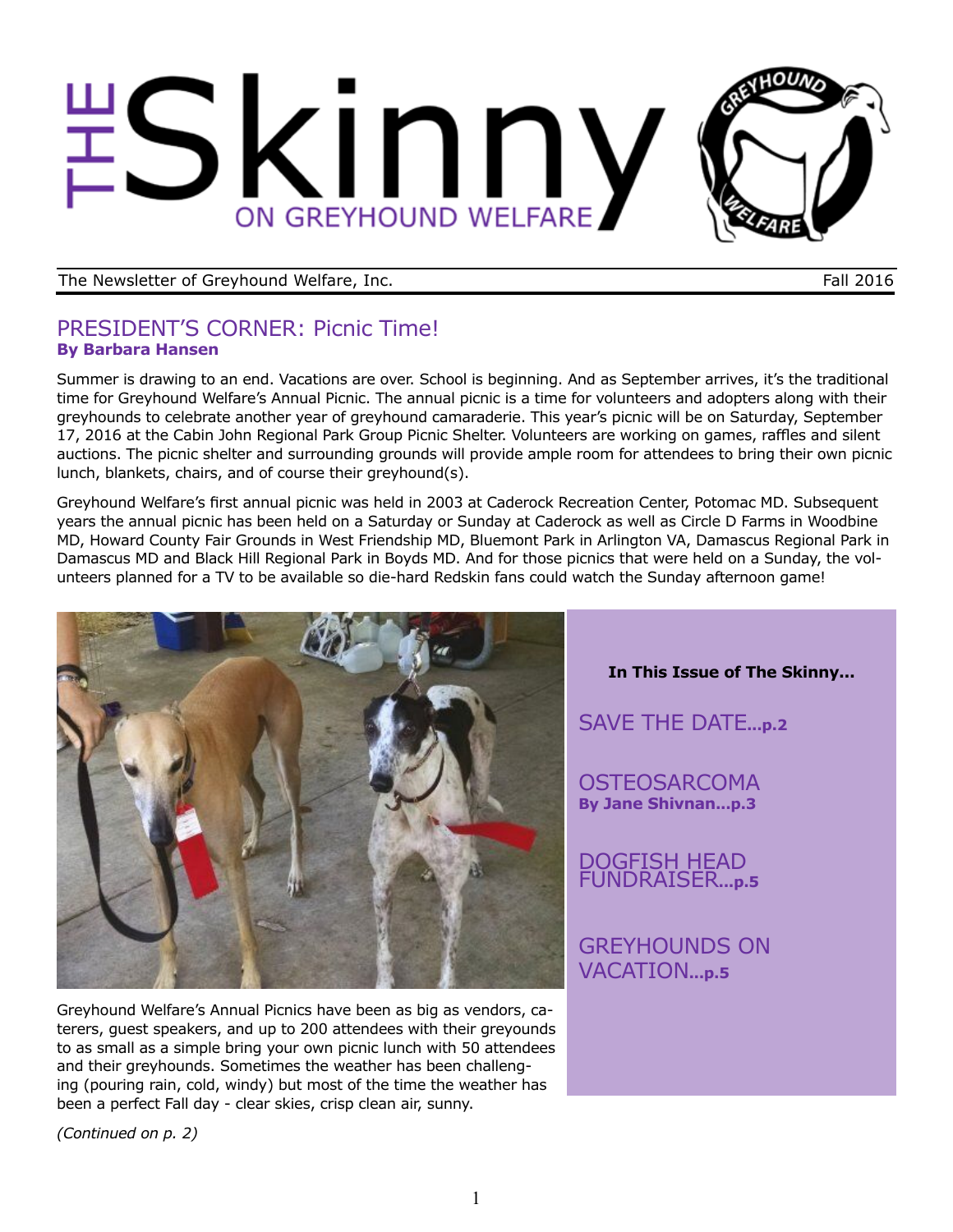## SAVE THE DATE

#### **Our Very Own Greyhound Welfare Picnic**

**Saturday, September 17th at the Cabin John Park Group Picnic Area, Rockville, MD**  Plan to bring your greyhound to our annual picnic, bigger and better than ever!

#### **Greyhounds Reach The Beach**

**October 6th through October 9th at Rehoboth and Dewey Beaches in DE**

An annual gathering of hounds and humans with lots of events, presentations, and vendors. More information and registration available at www.grtb.org

#### *(President's Corner, continued from p.1)*

Many, many volunteers have been involved with the picnics. Reserving a location usually takes place 6 months before the event. The bigger picnics involved months of preplanning, mailing picnic flyers to hundreds of adopters, ticket sales, orders for food, soliciting sponsor donations, and arranging for vendors and a guest speaker. The simpler picnics still involve many volunteers to arrange for games, raffles and silent auctions. All the work is a labor of love as they say. The aim is to have a fun afternoon for humans and greyhounds.

This year's Picnic will be a simple celebration of our greyhounds and the friendships we have made through our doggies. The Picnic is a bring your own picnic lunch & beverages (no alcohol), blankets, chairs and of course all the creature comforts for your greyhounds (water, treats, blanket). Our greyhounds will have the opportunity to play games as well as contests for various categories (such as oldest and youngest greyhound). There will be prizes and of course plenty of petting and treats. Our volunteers are also working on raffles and silent auction items.

Here are some photos of last year's Picnic. The weather last year was perfect - hint: let's all put in an order for the same for this year's picnic on Saturday September 17, 2016! So mark your calendar and join your fellow greyhound lovers this year to continue Greyhound Welfare's Annual Picnic tradition.





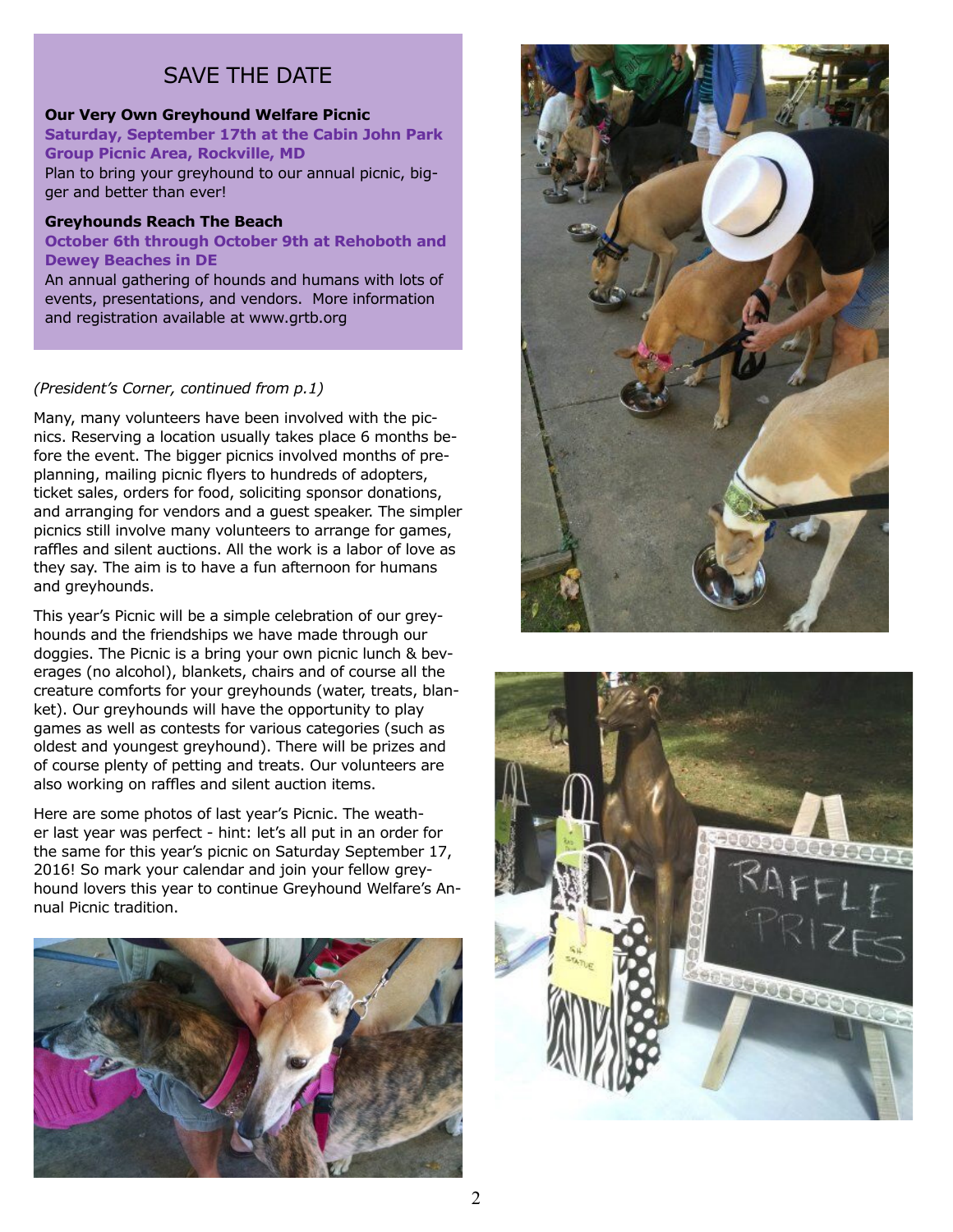### **OSTEOSARCOMA By Jane Shivnan**

It is something we all dread – a snapped bone, a yelp of pain, an X-ray with the tragic news that a beloved greyhound has the distinctive tumor of osteosarcoma. It often means making quick decisions about your greyhound's future with the help of your vet and family. Learning more about this disease, its prognosis and possible treatments, may help you if you ever have to make those decisions.

#### **What is osteosarcoma?**

Osteosarcoma is a primary bone cancer, meaning that it develops from cells in the bone, rather than traveling to the bone from another tumor site (bone metastases). In humans it is a rare cancer (about 1,000 new cases a year) and occurs most often in children and young adolescents. It is much more common in dogs, with about 10,000 new cases each year affecting mostly middle-aged dogs. Osteosarcoma can affect any bone but most tumors occur in a limb and are called appendicular osteosarcoma. In a 2007 survey of 747 retired racing greyhounds, osteosarcoma was the most common reported cancer and accounted for 25% of the reported deaths.

#### **What causes osteosarcoma?**

A number of theories have been investigated over time. The strongest evidence suggests that genetic factors account for much of the risk. A large study of Scottish Deerhounds (Phillips et al., 2007) showed that almost 70% of the cause was inherited (genetic). Extensive gene mapping in three breeds (greyhounds, Rottweilers, and Irish wolfhounds) revealed strong evidence for inherited risk in racing greyhounds (Karlsson et al., 2013). Interestingly, non-racing greys (American Kennel Club registered) are a subpopulation with very low rates of osteosarcoma and do not seem to have the same genetic markers. Environmental factors thought to contribute to the risk for osteosarcoma in dogs include rapid growth and metallic implants used to fix naturally occurring fractures. Male dogs have been reported to have 20-50% greater risk, which is believed to be hormonal.

#### **How is osteosarcoma diagnosed?**

Osteosarcoma can present with lameness, localized swelling, or a sudden fracture and acute pain. The most common locations in a greyhound are proximal humerus (shoulder), distal femur (thigh), proximal tibia (below the knee), and proximal femur (near the hip joint). Hip pain in a greyhound may be due to arthritis, strain or osteosarcoma and should not be presumed to be hip dysplasia, which is extremely rare in greyhounds. Diagnosis is based on clinical symptoms and X-rays. In most cases the X-ray is sufficient to make the diagnosis.

Although we often think of bones as hard white structures, they are actually in constant repair and renewal, and have a rich blood supply (think of bone marrow). Unfortunately this makes it very likely that cancer cells from the tumor will have already traveled via the bloodstream to other sites, most often the lung. Lung X-rays will be used to look for this spread (metastases, also called metastatic disease), and other imaging studies (such as CT or MRI) may be recommended. Lung metastases are large enough to be visible in less than 10% of newly diagnosed osteosarcoma. If lung metastases are large enough to be visible on X-ray, the prognosis is very poor. Alkaline phosphatase (ALP) levels may also be checked in a blood test, as higher levels suggest a worse prognosis.

Dr. C. Guillermo Couto, internationally recognized as a greyhound veterinary expert, has published and researched many greyhound health issues. Couto Veterinary Consultants (CVC) provides consultation and second opinions by e-mail, with follow up by telephone or videoconferencing, as needed (http://www.coutovetconsultants.com/). If X-rays are not conclusive it may be helpful to consult Dr. Couto.

#### **What is the standard treatment for appendicular osteosarcoma?**

Amputation of the affected limb provides immediate pain relief, and should be followed by chemotherapy to prevent or slow metastatic disease. Aminocaproic Acid (Amicar) is an anti-bleeding agent that should be used as part of the amputation surgery. The most commonly used chemotherapy agent is now carboplatin, with four to six doses usually given. A small study published in 2012 showed that a single subcutaneous (through a needle under the skin) continuous infusion of carboplatin over three to seven days after limb amputation had the same survival benefit as the standard administration of weekly intravenous (into a vein) doses. In the past cisplatin was often used, as it was cheaper (although it had more side effects), but carboplatin is no longer patented and its price is now competitive with cisplatin. Some vets like to use an alternating chemotherapy program of Carboplatin and Doxorubicin. The Greyhound Health Initiative, founded by Dr. Couto (http://www. greyhoundhealthinitiative.org), can provide some financial assistance for carboplatin and aminocaproic acid.

Most dogs recover quickly from surgery, tolerate chemotherapy well, and are able to return to normal activity faster than we would think. Life as a 3-legged greyhound...a tripod...is not so bad!

It is important to realize that amputation and chemotherapy do not cure canine osteosarcoma, however, only slow the spread of this aggressive cancer. Studies have shown that amputation and chemotherapy prolong survival by about a year. Some dogs will not live that long, and some dogs will live longer. In very rare cases, some greyhounds have survived a few years.

If amputation and chemotherapy is not possible, pain control with medications is essential. Not all greyhounds are good candidates for surgery, and if the disease is already visible in the lungs, chemotherapy is not likely to be helpful. Strong pain medications will be needed. Palliative radiation therapy to the tumor site (involving one to four weekly treatments) can also be used to reduce inflammation and pain. Palliative radiation and pain medications may provide some days or weeks of time, but planned euthanasia is the most humane outcome for our beloved animals when they are experiencing such a painful and aggressive disease. An osteosarcoma fracture will not heal, and is a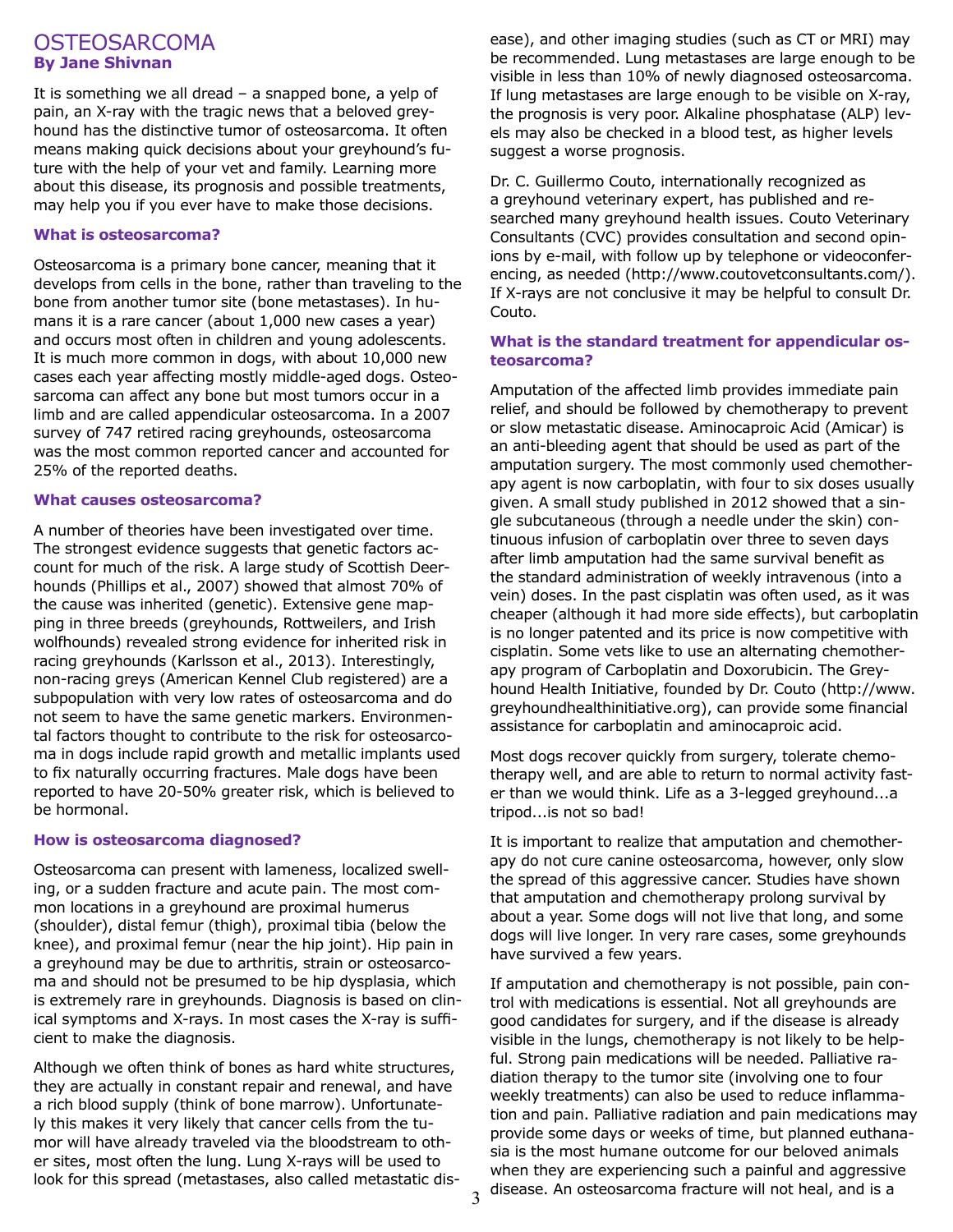crisis requiring a relatively quick decision – to amputate and give chemotherapy, or to euthanize.

#### **What other treatment options are available?**

There is no current proven alternative to the standard treatment of amputation and chemotherapy, but there is ongoing research. Clinical trials are research studies investigating the safety and efficacy of new treatments, and often compare a new treatment against a standard treatment. Frequently the new treatment and monitoring tests are provided at no cost, and sometimes the standard treatment is also financially supported. The Veterinary Cancer Society website has helpful information about clinical trials and a searchable database (http://www.vetcancersociety. org/pet-owners/clinical-trials/).

Some examples of clinical trials available in our region are summarized below; contact the researchers for more information.

**Clinical Trial:** Clinical trial in dogs with newly diagnosed osteosarcoma.

**Institution:** Multiple sites, including Ohio State, University of Pennsylvania, and Virginia-Maryland Regional College of Veterinary Medicine.

**Notes:** Compares standard treatment with standard of care plus Rapamycin. Must be newly diagnosed with no prior treatment.

#### **Contact Information:**

Christina Mazcko mazckoc@mail.nih.gov 1-301-402-8634

**Clinical Trial:** Clinical trial using immunotherapy for dogs with osteosarcoma.

#### **Institution:** University of Pennsylvania

**Notes:** Upcoming trial investigating a HER2-targeting bacterial vaccine after standard treatment.

#### **Contact Information:**

Nicola Mason njmason@upenn.edu 1-215-898-3996

Martha Maloney Huss martham@upenn.edu 1-215-898-6289

**Clinical Trial:** Phenotypic characterization of peripheral blood monocytes in canine osteosarcoma.

#### **Institution:** North Carolina State University

**Notes:** Collecting blood samples for study; no visit required.

#### **Contact Information:**

Lyndy Harden lbharden@ncsu.edu 1-919-513-6384

#### **How do I decide what to do?**

The long-term prognosis for dogs with osteosarcoma remains very poor. Standard treatment with limb amputation and chemotherapy can provide months of pain-free quality of life, and for a few dogs, may provide a couple of years. Sometimes standard treatment is not possible, and euthanasia is the best and most humane option. Unfortunately, greyhounds with lung metastases already visible on X-rays, with elevated alkaline phosphatase levels at diagnosis, or young greyhounds (who are likely to have more aggressive disease), may not be good candidates for amputation and chemotherapy. There are no right or wrong answers. If you ever have to make these decisions, consider options with your vet, and consider getting consultation or advice from Couto Veterinary Consultants. Reach out to family and friends, the Greyhound Welfare community, and online greyhound communities, for support.

#### **Resources**

Couto Veterinary Consultants www.coutovetconsultants.com Consultation and second opinions

Greyhound Health Initiative www.greyhoundhealthinitiative.org Education and resources for sighthound owners and vets, including free carboplatin and Amicar

Greytalk Osteosarcoma thread http://forum.greytalk.com/index.php/topic/305786-osteothread-part-8/?p=5667884 Online community of greyhound lovers

National Canine Cancer Foundation www.wearethecure.org General information about cancers in dogs, including osteosarcoma

Tripawds www.tripawds.com Online community for three-legged pet blogs and resources

Veterinary Cancer Society www.vetcancersociety.org Information about animal cancers, veterinary oncology, and clinical trials

#### **References**

Karlsson, E.K., et al. (2013). Genome-wide analyses implicate 33 loci in heritable dog osteosarcoma, including regulatory variants near CDKN2A/B. Genome Biology, 14, R132.

Lord, L.K, et al. (2007). Results of a web-based health survey of retired racing greyhounds. Journal of Veterinary Internal Medicine, 21, 1243-1250.

Phillips, J.C., et al. (2007). Heritability and segregation analysis of osteosarcoma in the Scottish deerhound. Genomics, 90(3), 354-363.

Simcock, J.O., et al. (2012). Evaluation of a single subcutaneous infusion of carboplatin as adjuvant chemotherapy for dogs with osteosarcoma: 17 cases (2006–2010). Journal of the American Veterinary Medical Association, 241(5), 608-614.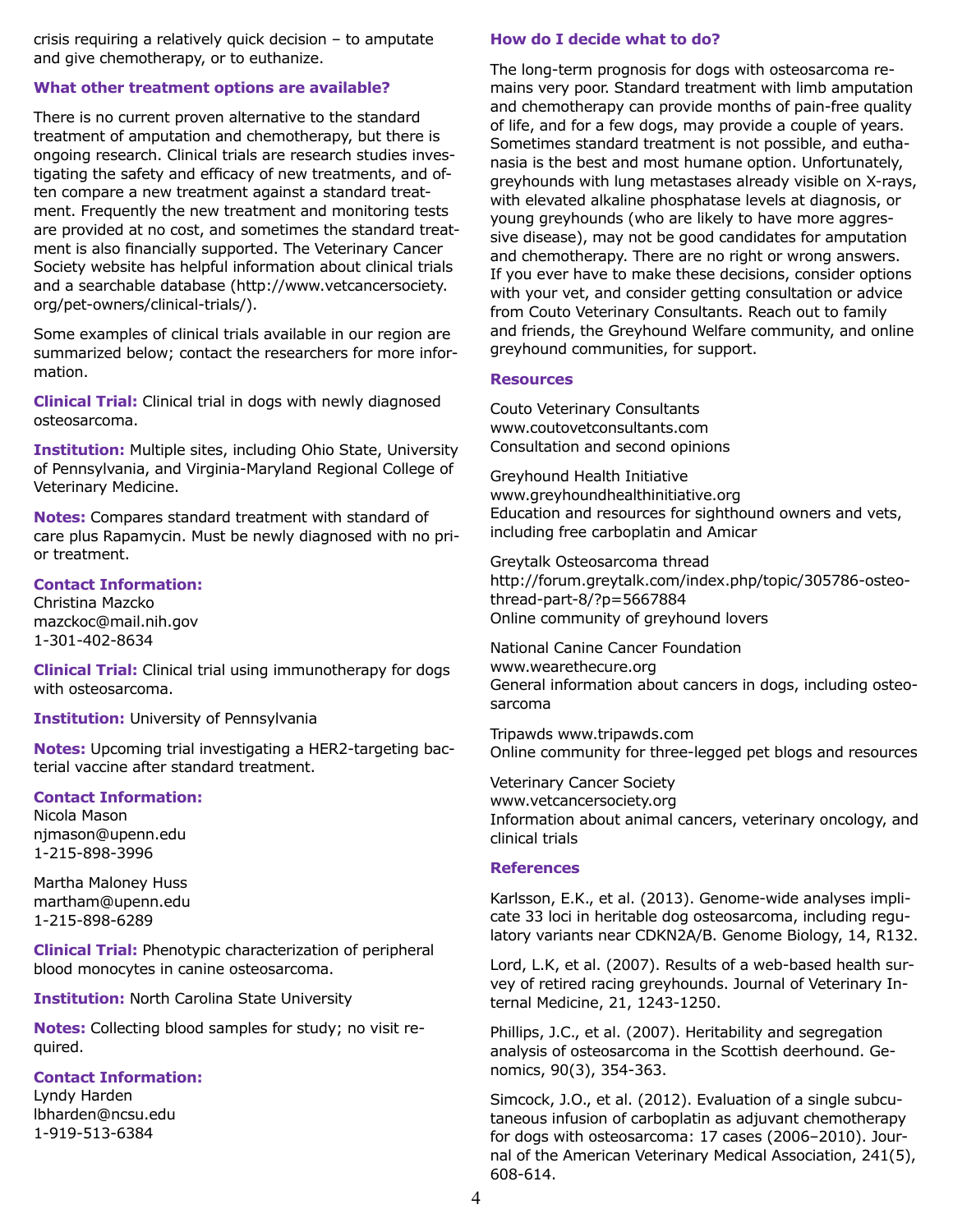# DOGFISH HEAD FUNDRAISER

On Tuesday, August 16, the Dogfish Head Ale House in Fairfax, VA hosted an "Eating Out for Greyhound Welfare" evening. 15% of the day's proceeds were donated to Greyhound Welfare. The silent auction and 50/50 raffle were also a huge success! Kudos to organizers Lucy Kon, Barbara Schmidt, and Susan Ziobro, and to all of you who came out to support Greyhound Welfare.







## GREYHOUNDS ON VACATION

Telli's nap on a chilly morning in Maine.





This is Kalamata "Kala" Olive (f.k.a. To Me), owners the Bender family, on vacation in Dewey Beach. It was Kala's first time and she LOVED it!!